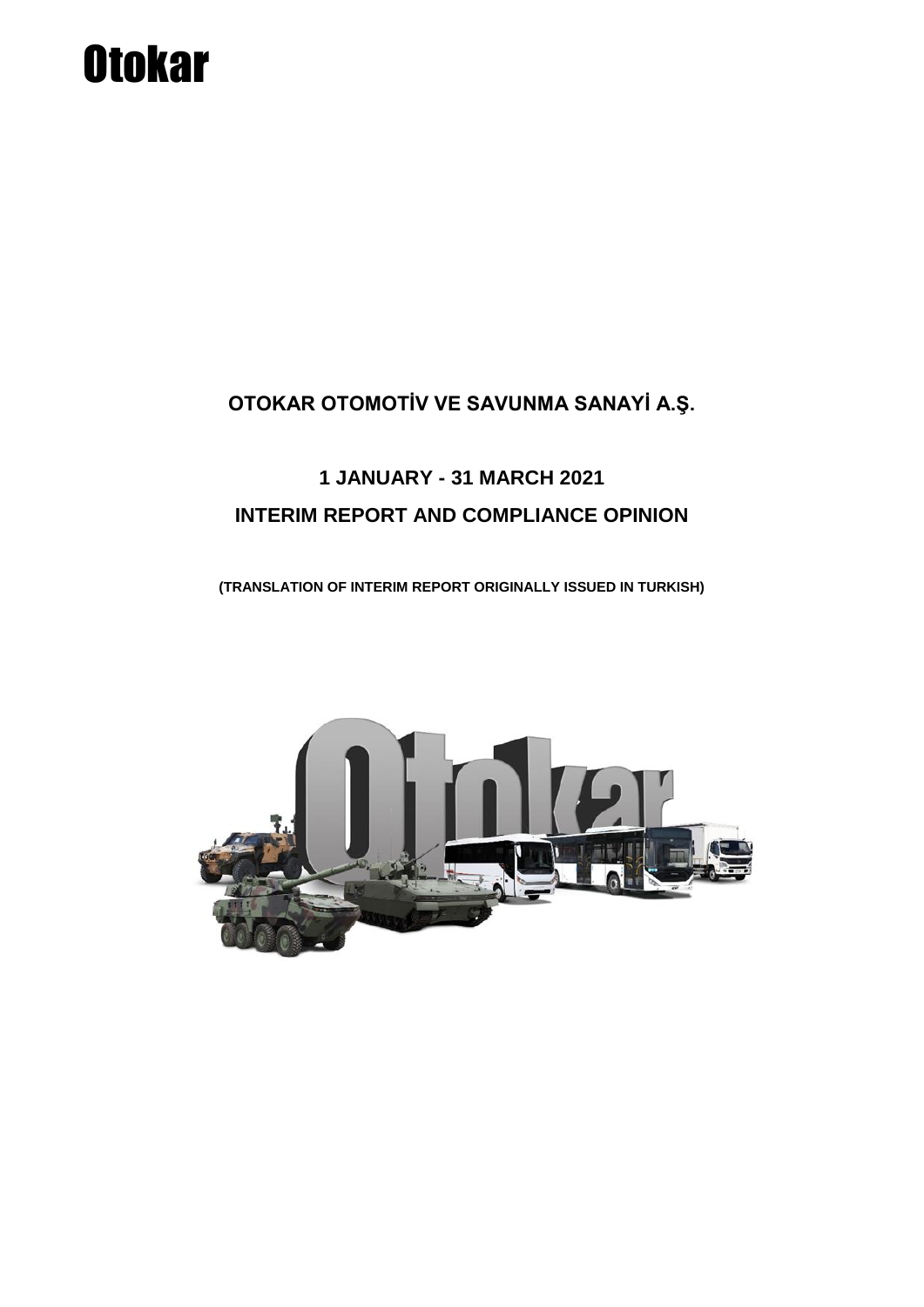#### **OTOKAR OTOMOTİV VE SAVUNMA SANAYİ A.Ş. 01.01.2021 - 30.06.2021 INTERIM PERIOD**

#### **INTERIM REPORT**

The consolidated financial statements of our Company reflecting the first six months of 2021 activities and their results, prepared in accordance with the Turkish Financial Reporting Standards ("TFRS") introduced by the Public Oversight, Accounting and Auditing Standards Authority ("POA") of Turkey and their annexes and interpretations pursuant to the provisions of the Capital Markets Board ("CMB") Communiqué II-14.1 on the Principles of Financial Reporting in Capital Markets ("Communiqué"), are presented to our shareholders and the public.

The members of the Board of Directors appointed at the Ordinary General Assembly Meeting on 17.03.2021 and served the Board during the reporting period are shown below.

#### **BOARD OF DIRECTORS :**

| <b>Name &amp; Last name</b> | Title                         |
|-----------------------------|-------------------------------|
| Yıldırım Ali KOÇ            | Chairman                      |
| Levent CAKIROĞLU            | <b>Vice Chairman</b>          |
| Selin Ayla ÜNVER            | Member                        |
| İsmail Cenk ÇİMEN           | Member                        |
| Ahmet Serdar GÖRGÜÇ         | <b>Member-General Manager</b> |
| Ali İhsan İLKBAHAR          | <b>Independent Member</b>     |
| Ali İhsan KAMANLI           | <b>Independent Member</b>     |
| Kenan GÜVEN                 | <b>Independent Member</b>     |

Our Board of Directors started to serve on March 17, 2021 and would be serving until the Ordinary General Assembly Meeting in order to audit 2021 accounts.

Provisions on the Members of the Board of Directors are outlined in Articles 11, 12 and 13 of the Company's Articles of Association and the Turkish Commercial Code provisions.

Following are the committees established under the provisions of the Corporate Governance Communiqué of the Capital Markets Board of Turkey and the information on the board members involved in these committees:

| <b>Committee</b>                                    | <b>Chairman</b>    | <b>Member</b>            |
|-----------------------------------------------------|--------------------|--------------------------|
| <b>Audit Committee</b>                              | Ali İhsan İLKBAHAR | Ali İhsan KAMANLI        |
| <b>Risk Management Committee</b>                    | ' Kenan GÜVEN      | <b>Ismail Cenk CIMEN</b> |
| Corporate Governance Committee   Ali İhsan İLKBAHAR |                    | Levent CAKIROĞLU         |
|                                                     |                    | Hüseyin ODABAŞ           |

The working principles of the committees are available on the Company's website.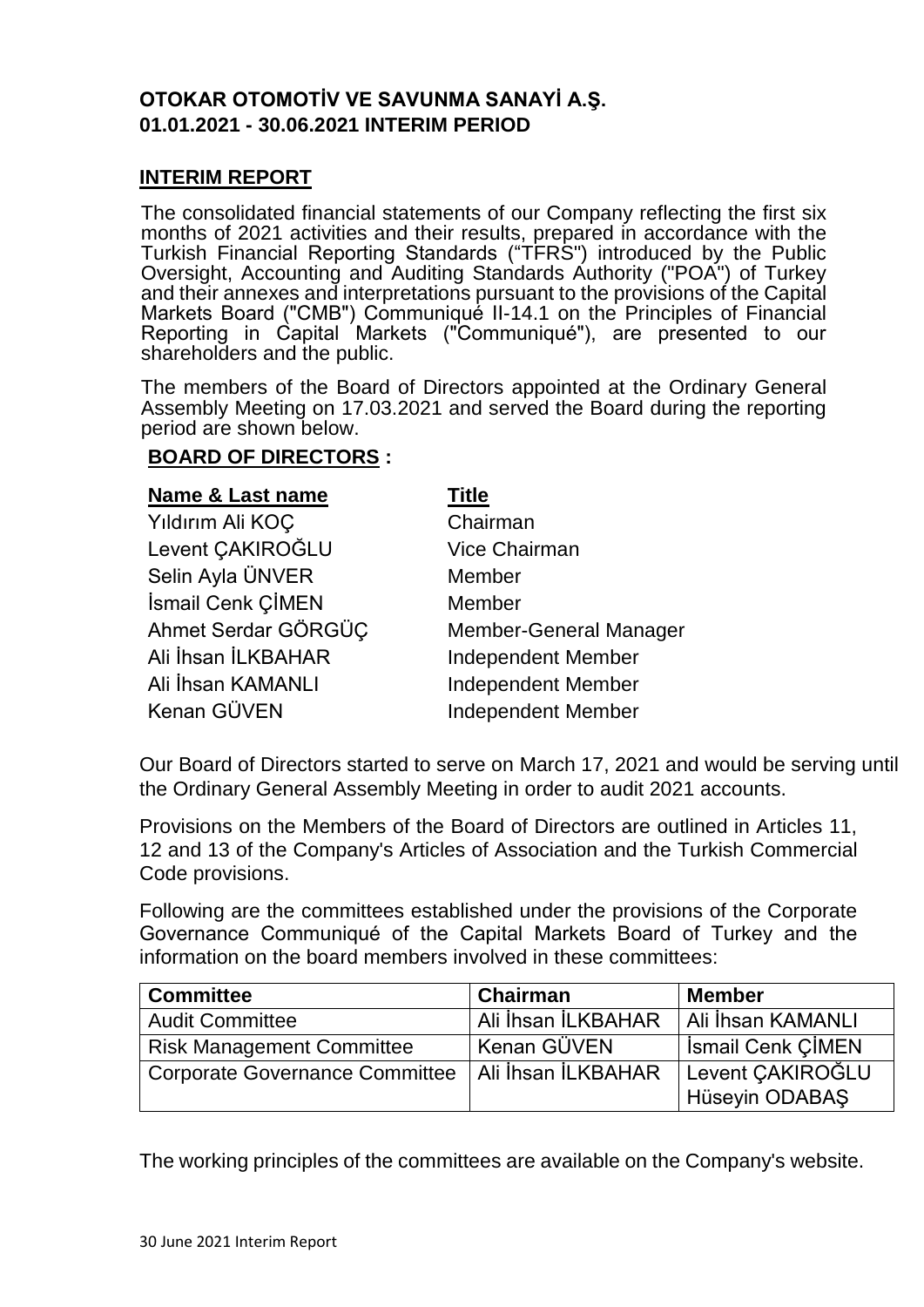#### **Partnership and Capital Structure**

As of June 30, 2021, our Company's registered capital ceiling is TL 100 million, and the issued capital is TL 24 million. Following is a list showing shareholders with more than 10% of the Company capital, their shares, and their ratio in our capital:

| <b>Shareholder Title</b> | <b>Share Amount (TL)</b> | <b>Share %</b> |
|--------------------------|--------------------------|----------------|
| Koç Holding A.Ş.         | 10.722.750               | 44,68          |
| Ünver Holding A.S.       | 5.954.944                | 24,81          |
| Other                    | 7.322.306                | 30,51          |
| <b>Total</b>             | 24,000,000               | 100,00         |

The parent company Koç Holding A.Ş. is controlled by Koç Family and the companies owned by Koç Family. Shareholder, Ünver Holding A.Ş., is controlled by Ünver Family. The balance representing 30.51% of our capital consists of shares with a nominal value of TL 7.322.306, other shareholders and publicly held shares.

Information related to subsidiaries and participations of the Company subject to consolidation is as follows:

| <b>Subsidiaries</b>                            | Country                               | <b>Nature of operation</b> | Area of activity |
|------------------------------------------------|---------------------------------------|----------------------------|------------------|
| Otokar Europe SAS                              | France                                | Sales and Marketing        | Automotive       |
| <b>Otokar Land Systems</b><br>Limited          | <b>United Arab</b><br><b>Emirates</b> | Sales and Marketing        | Automotive       |
| Otokar Europe Filiala<br><b>Bucuresti SRL</b>  | Romania                               | Sales and Marketing        | Automotive       |
| <b>Otokar Central Asia</b><br>Limited          | Kazakhstan                            | Sales and Marketing        | Automotive       |
| <b>Participation</b>                           | <b>Country</b>                        | <b>Nature of operation</b> | Area of activity |
| Al Jasoor Heavy Vehicle<br><b>Industry LLC</b> | <b>United Arab</b><br>Emirates        | Sales and Marketing        | Automotive       |

Otokar Central Asia Limited is established in November 5, 2019 in Astana International Finance Center (AIFC) which is a region with special status that accepts the principles of British Law in Nur-Sultan, Kazakhstan, in order to organize export activities and increase export sales of Otokar A.Ş. in the region.

Also, the Company's participation Al Jasoor Heavy Vehicle Industry LLC (Al Jasoor) which owns 49% of Otokar Land Systems LLC was established on May 28, 2017 in the United Arab Emirates, for the purpose of automotive sales and marketing. Otokar Land Systems Limited is followed under the section "Investments accounted with equity method" in the financial statements.

#### **Amendments to the Articles of Association:**

In the Ordinary General Assembly Meeting held on 17.03.2021, article 7 of the articles of association titled "Capital" was amended to extend the validity period of our company's registered capital ceiling to 2025.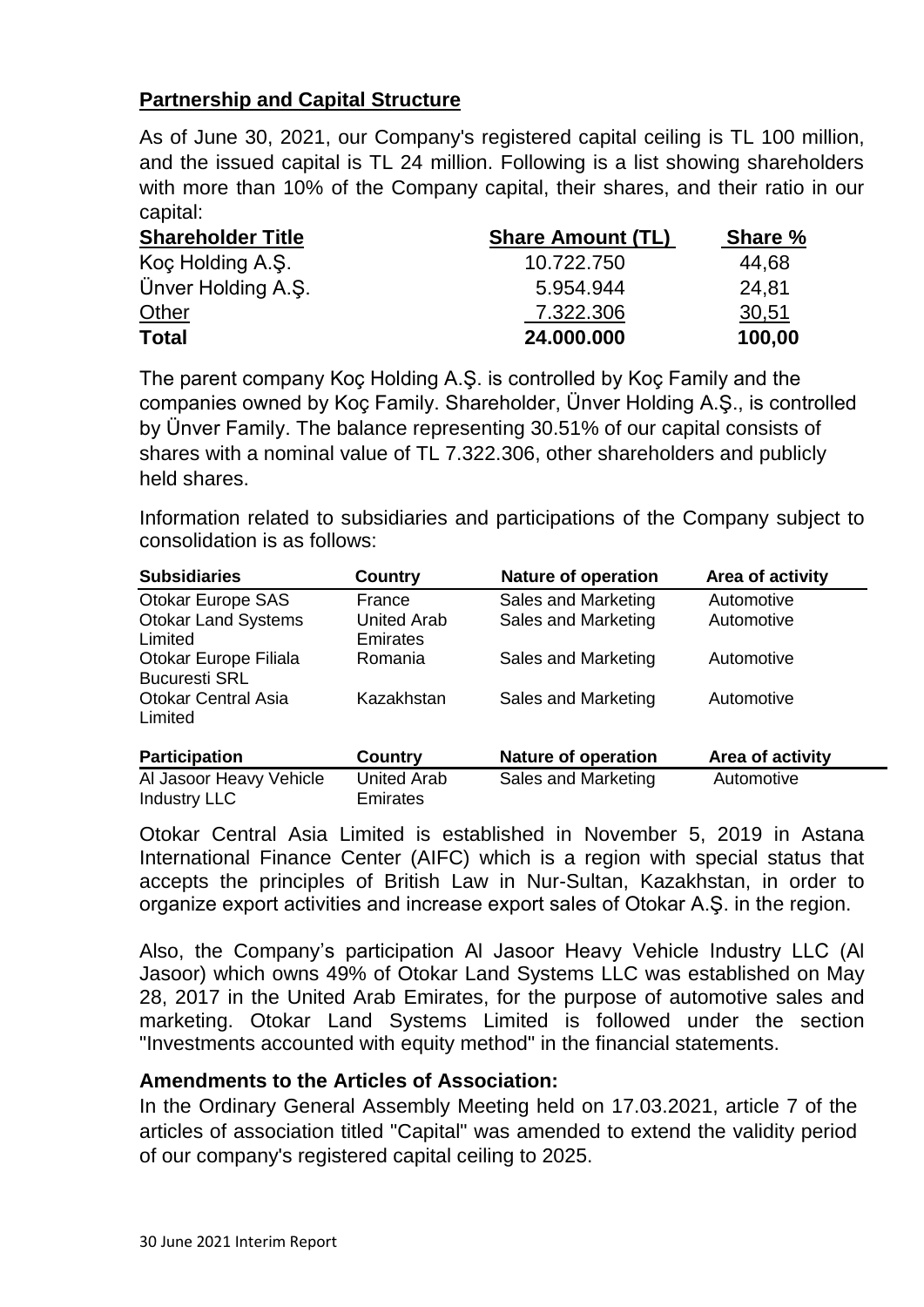#### **Dividends Distributed in the Last Three Years and their Ratios:**

Otokar distributed cash dividends through its issued capital based on the following ratios:

| Period | <u>%</u> |
|--------|----------|
| 2018   | 300,00   |
| 2019   | 833,33   |
| 2020   | 1.666,66 |

The Company made cash payments regarding all the 2020 accounting period dividends to its shareholders on March 24, 2021.

Our shareholders can access the Company's corporate and financial data under the section "Investor Relations" on the website [www.otokar.com](http://www.otokar.com/)

#### **AUTOMOTIVE INDUSTRY AND OTOKAR**

Otokar operates in the automotive industry's commercial vehicles segment. Its product range consists of minibuses, midibuses and bus-like vehicles that are preferred for public transportation services and shuttle transportation for the commercial market. On the other hand, it comprises various types of tactical wheeled/tracked military vehicles, and their variants for the defense industry services. In addition, the Company manufactures light trucks under the brand of Atlas for the transportation and logistics industry.

#### **MARKET – SALES - PRODUCTION**

It is possible to summarize the industry-specific developments in the first six months of 2021 in line with the OSD (Automotive Manufacturers Association) data as follows:

 Total vehicle production recorded year on year increase by 23% to 639.661 units in January-June 2021 period, while the automobile production increase by 15% to 416.021 units. The transportation vehicle market increase by 57% with 411.952 units in the first six months of 2021, while automobile market increase by 52% with 310.325 units compared to first six months of 2020.

In the first six months of 2021, vehicle segment-based production showed the following developments year on year;

- Light Commercial Vehicles Segment;
	- 7% decrease in minibus 5% decrease in midi-bus 49% increase in pickup
- Heavy Commercial Vehicles Segment; 32% decrease in bus 135% increase in truck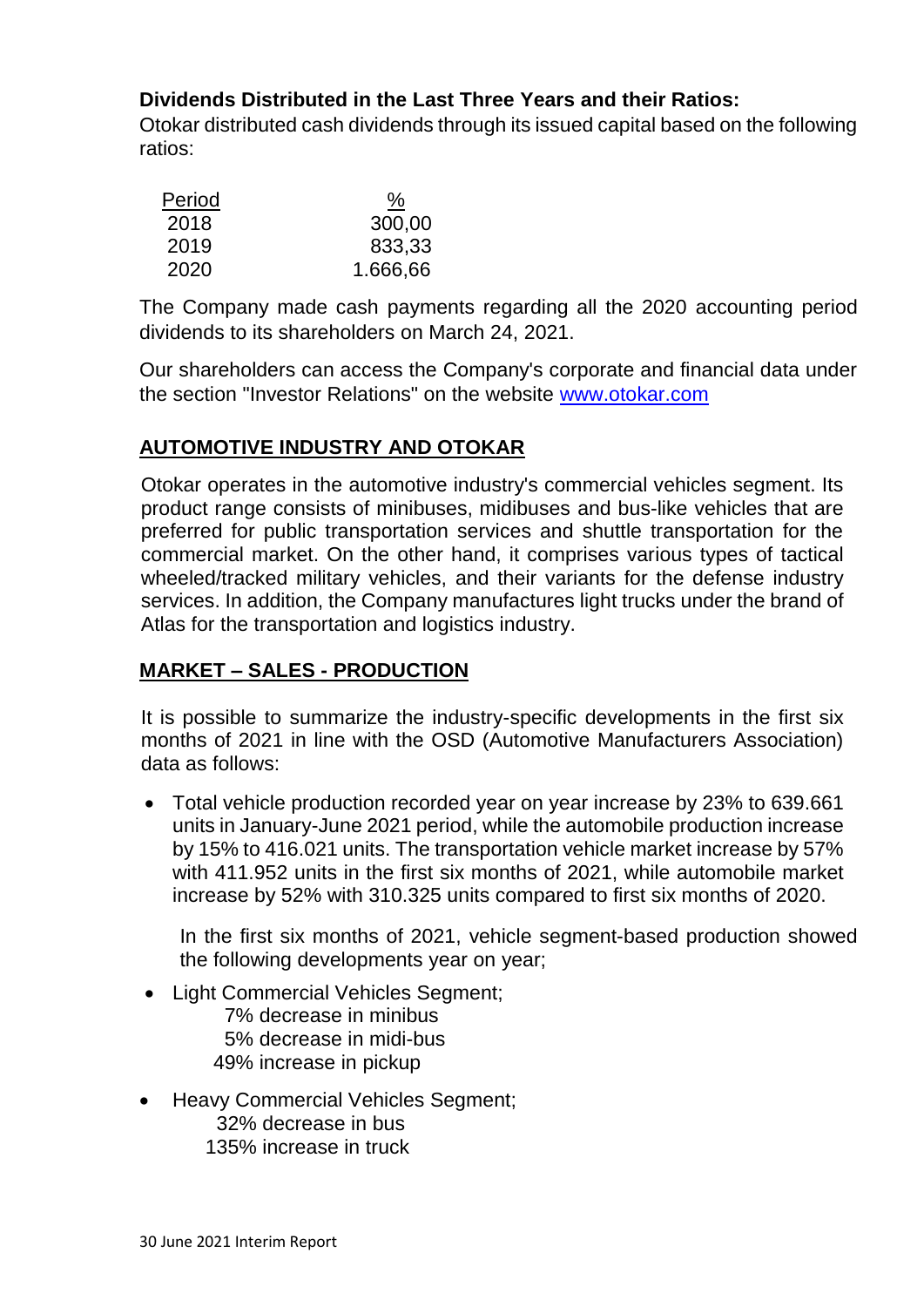The imported light commercial vehicle sales recorded 99% year-on-year increase in the first six months of 2021, while the domestic light commercial vehicle sales increased by 46%.

The light commercial vehicle (minibus + pickup) imports had 47% market share in this period.

#### **PRODUCTION AND SALES**

Our Company's production and sales figures by product type are presented below in comparison to the figures of the previous year:

|                         | 2021 6M           |       | 2020 6M                                            |     | <b>Change (Units)</b> |      | Change %       |              |
|-------------------------|-------------------|-------|----------------------------------------------------|-----|-----------------------|------|----------------|--------------|
|                         | <b>Production</b> |       | Sales Production Sales Production Sales Production |     |                       |      |                | <b>Sales</b> |
| <b>Small Bus</b>        | 339               | 365   | 353                                                | 392 | (14)                  | (27) | (4)            | (7)          |
| <b>Bus</b>              | 374               | 420   | 233                                                | 245 | 141                   | 175  | 61             | 71           |
| <b>Armored Vehicles</b> | 64                | 103   | 67                                                 | 68  | (3)                   | 35   | (4)            | 51           |
| <b>Truck</b>            | 307               | 229   | ۰                                                  | 110 | 307                   | 119  | $\blacksquare$ | 108          |
| <b>TOTAL</b>            | 1.084             | 1.117 | 653                                                | 815 | 431                   | 302  | 66             | 37           |

According to our consolidated financial statements prepared in line with the relevant legislation,

Our Company's first six months of 2021 revenue increase by 64% compared to same period of last year.

The distribution of our revenues in terms of domestic and international sales, and in comparison to the previous year, is as follows:

|                       | 2021                            | 2020                            |          |
|-----------------------|---------------------------------|---------------------------------|----------|
|                       | (January-June)<br>(Thousand TL) | (January-June)<br>(Thousand TL) | Change % |
| <b>Domestic Sales</b> | 670.351                         | 269.358                         | 149      |
| <b>Export Sales</b>   | 1.189.539                       | 866,890                         | 37       |
| <b>TOTAL</b>          | 1.859.889                       | 1.136.248                       | 64       |

Our export total sales amounted to USD 151.685 thousand in the six months of 2021 (USD 131.943 thousand in the first six months of 2020) accounting for 64% of the total turnover. (2020 6M: 76%)

In the first six months of 2021, our capacity utilization was 22%. (2020 6M: 10%)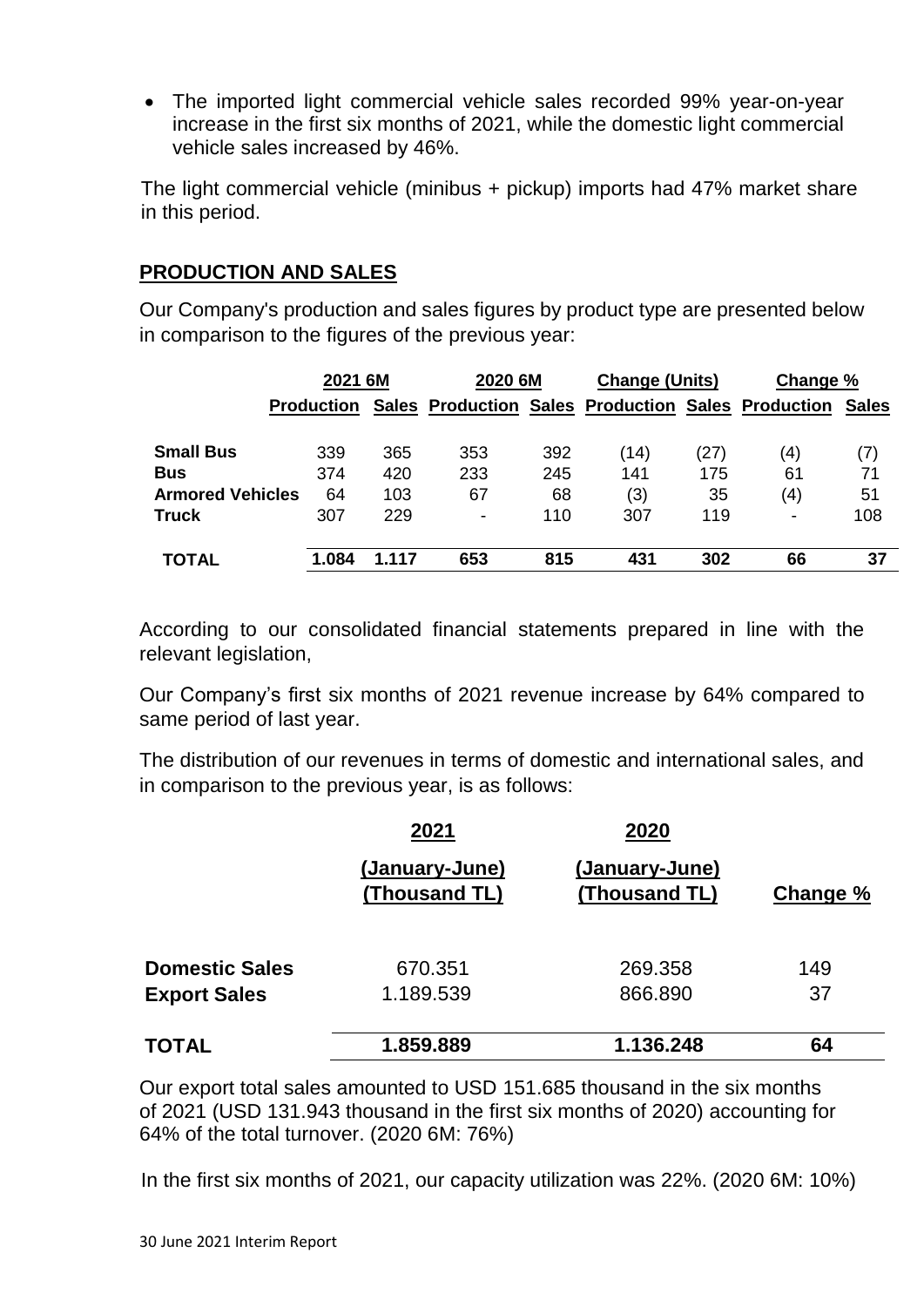Otokar owes its growth to the products of its own design and intellectual property rights, developed through engineering and research development capabilities. Defining its strategies as growing in the defense industry, increasing the share of exports in its turnover expanding on the backdrop of new models, Otokar carries on activities to reach these targets.

#### **INVESTMENTS**

The "Otokar R&D Center" investments that started several years ago following a major decision to accelerate research and development with the aim of attaining the rapid growth targeted in vehicles with owned intellectual property rights continued in 2021.

Our company made an investment of approximately USD 25.6 million with capitalizing the R&D expenditures a as of the end of June 2021.

#### **ADMINISTRATIVE ACTIVITIES**

The names and positions of the Senior Executives of our Company in 2021 are listed below:

| Name & Last name                          | Title                                                                                                          |
|-------------------------------------------|----------------------------------------------------------------------------------------------------------------|
| Ahmet Serdar GÖRGÜC                       | <b>General Manager</b>                                                                                         |
| Hüseyin ODABAŞ                            | <b>Assistant General Manager-Finance</b>                                                                       |
| Uğur Sedef VEHBİ                          | <b>Assistant General Manager-Military Vehicles Marketing</b><br>and Sales                                      |
| Hasan Basri AKGÜL<br>Mustafa Kerem ERMAN* | Assistant General Manager-Domestic Sales and Marketing<br><b>Assistant General Manager-Commercial Vehicles</b> |

\*As of 14.06.2021, Mr. Mustafa Kerem Erman is appointed as our Company's Assistant General Manager of Commercial Vehicles.

The number of end-of-period personnel employed within the Group is as follows:

| End of the period | 31.06.2021 | 31.12.2020 |
|-------------------|------------|------------|
| Office Employee   | 750        | 729        |
| Field Employee    | 1.480      | 1.529      |
| <b>Toplam</b>     | 2.230      | 2.258      |

No disputes and workers' movements were observed during the period.

Our Company is subject to the Collective Labor Agreement signed between the Turkish Metal Workers Union and MESS (Turkish Employers' Association of Metal Industries) on January 29, 2020, and which came into force as of September 1, 2019.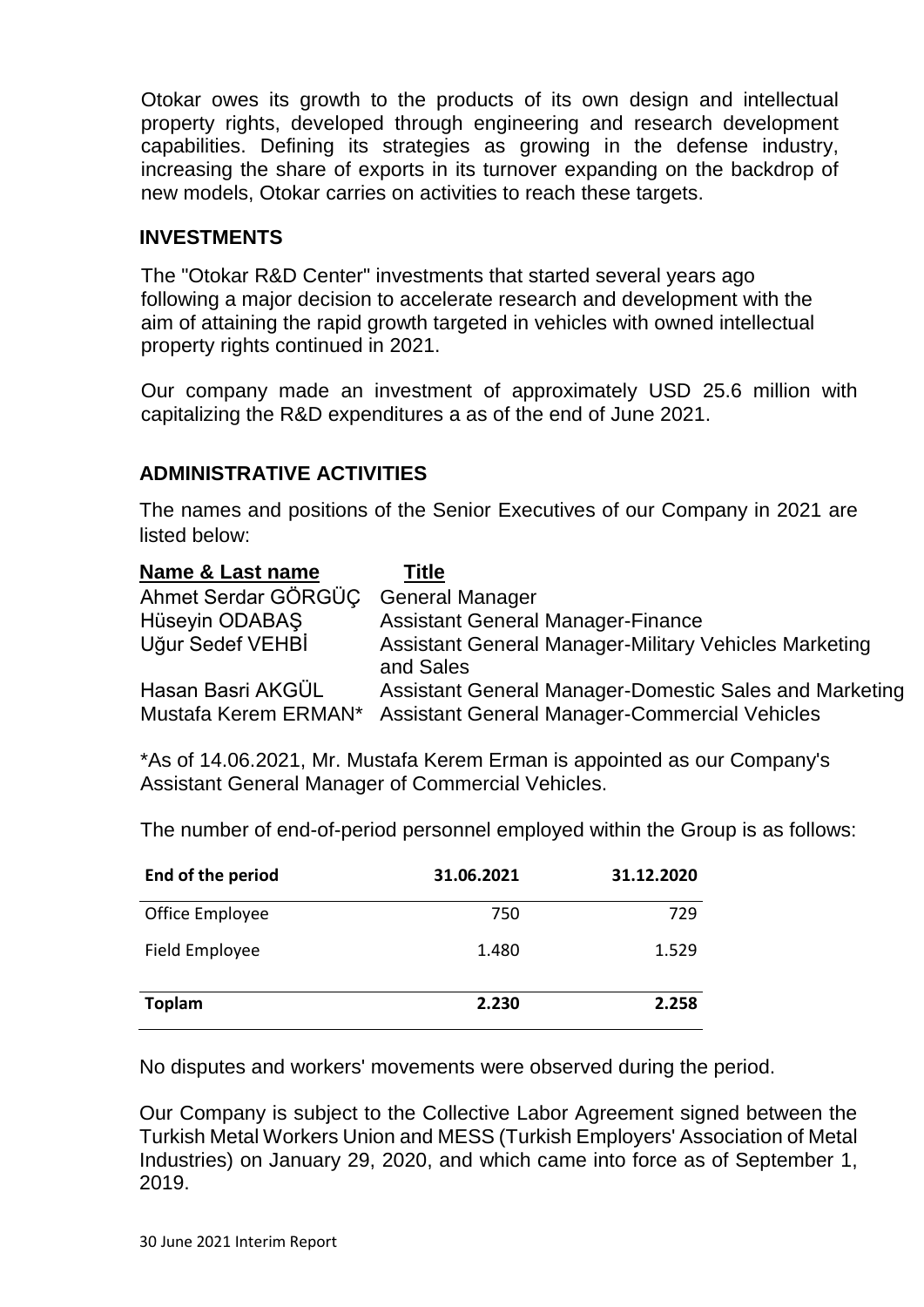Our Company has agreed to comply with the Principles of Corporate Governance issued by the Capital Markets Board, and to undertake the necessary amendments in line with changing conditions. Otokar has been rated by SAHA Kurumsal Yönetim ve Kredi Derecelendirme Hizmetleri A.Ş. in accordance with CMB's (Capital Markets Board) Communiqué on "The Principles Regarding Rating Activity in Capital Markets and Rating Agencies", and pertaining to rating the compliance of corporations listed on the BIST, with the Principles of Corporate Governance. The "Corporate Governance Rating Report" can be found at [www.otokar.com.tr/en](http://www.otokar.com.tr/en)

Our Company's Corporate Governance Rating rose from 94.67 (9.47) in 2020 to 94.89 (9.49) in 2021.

Otokar has been included in the BIST Sustainability Index for the sixth time in a row with its efforts aiming to create long-term value by combining economic, environmental and social factors with corporate governance principles.

2020 Otokar Sustainability Report is available on the corporate website <https://www.otokar.com.tr/en>

#### **FINANCIAL RESULTS**

Our Company presents to the public its 2021 first six months consolidated financial statements, which have been prepared in accordance with the Turkish Financial Reporting Standards (TFRS) that were implemented by the Public Oversight Accounting and Auditing Standards Authority (POA) pursuant to Capital Markets Board's (CMB) "Communiqué on the Principles of Financial Reporting in Capital Markets", numbered II-14.1. Appendices and comments related to these standards were also considered in preparing consolidated condensed financial statements.

The financial tables, notes, and ratios showing the results of our activities in the first six months of 2021 are also presented for your information.

The consolidated revenues of our company as of June 30, 2021 totaled TL 1.859.889 thousand while gross profit totaled TL 670.319 thousand.

Pursuant to CMB regulations and according to consolidated financial statements prepared in accordance with Turkish Financial Reporting Standards, the Company has posted a profit of TL 357.463 thousand before tax, and a net profit of TL 396.504 thousand in the first six months of 2021.